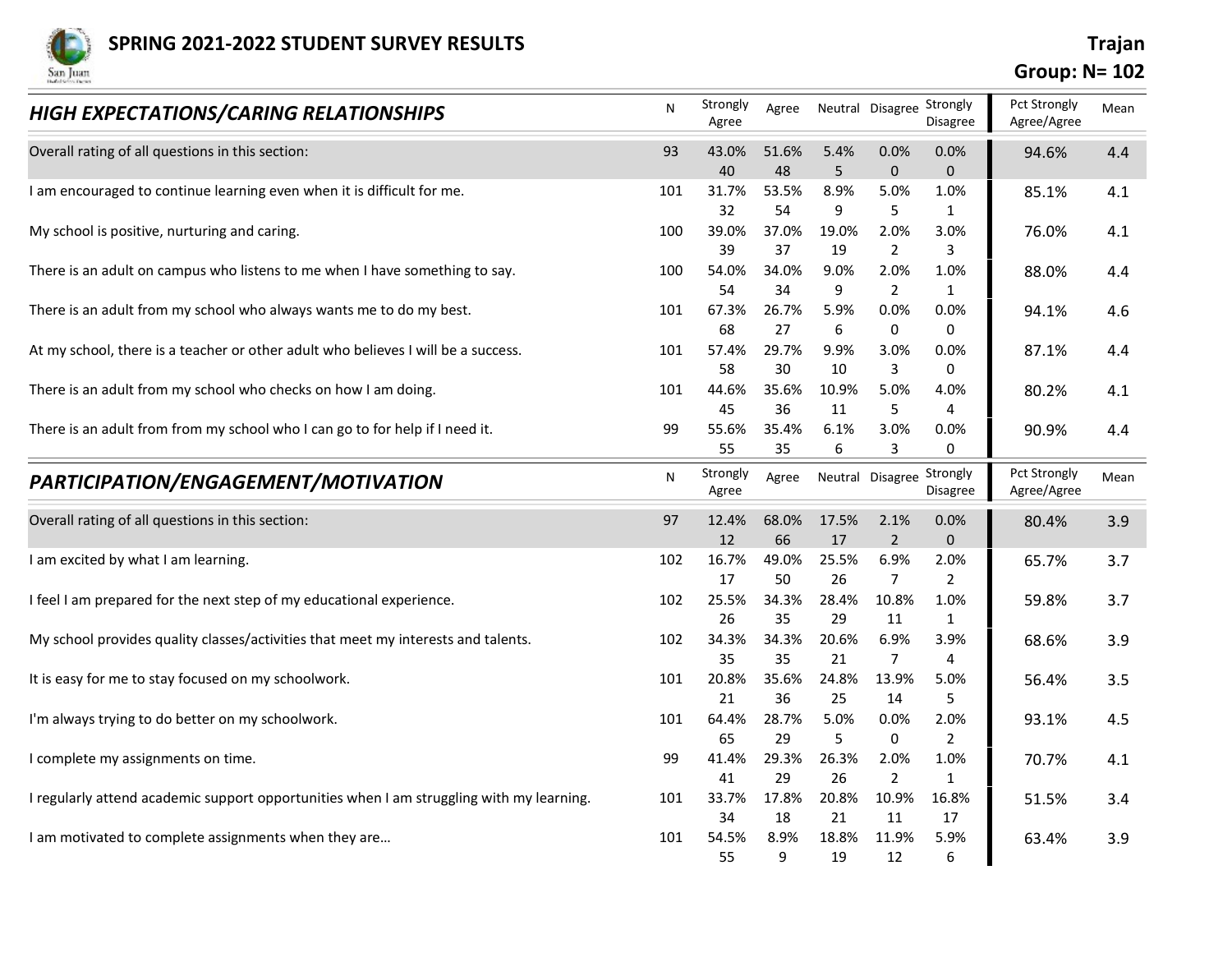| <b>SAFETY</b>                                                            | N   | Strongly<br>Agree | Agree       | Neutral Disagree Strongly |                | Disagree               | Agree/Agree                                                                                            | Mean |
|--------------------------------------------------------------------------|-----|-------------------|-------------|---------------------------|----------------|------------------------|--------------------------------------------------------------------------------------------------------|------|
| Overall rating of all questions in this section:                         | 98  | 35.7%             | 45.9%       | 15.3%                     | 2.0%           | 1.0%                   | 81.6%                                                                                                  | 4.1  |
|                                                                          |     | 35                | 45          | 15                        | $\overline{2}$ | 1                      |                                                                                                        |      |
| School staff takes student concerns seriously.                           | 100 | 36.0%             | 35.0%       | 22.0%                     | 3.0%           | 4.0%<br>$\overline{a}$ |                                                                                                        | 4.0  |
| Concerns about safety are addressed appropriately in my school.          | 101 | 36<br>41.6%       | 35<br>43.6% | 22<br>10.9%               | 3<br>3.0%      | 1.0%                   |                                                                                                        | 4.2  |
|                                                                          |     | 42                | 44          | 11                        | 3              | $\mathbf{1}$           |                                                                                                        |      |
| I feel safe at my school (virtual or in person)                          | 100 | 58.0%             | 13.0%       | 17.0%                     | 7.0%           | 5.0%                   | 71.0%                                                                                                  | 4.1  |
|                                                                          |     | 58                | 13          | 17                        | $\overline{7}$ | 5                      |                                                                                                        |      |
| <b>SCHOOL CULTURE/SENSE OF BELONGING</b>                                 | N   | Strongly<br>Agree | Agree       | Neutral Disagree Strongly |                | Disagree               | Pct Strongly<br>Agree/Agree                                                                            | Mean |
| Overall rating of all questions in this section:                         | 97  | 29.9%             | 49.5%       | 17.5%                     | 2.1%           | 1.0%                   | 79.4%                                                                                                  | 4.1  |
|                                                                          |     | 29                | 48          | 17                        | $\mathcal{P}$  | -1                     |                                                                                                        |      |
| The adults at this school treat students fairly.                         | 102 | 37.3%             | 39.2%       | 17.6%                     | 2.9%           | 2.9%                   |                                                                                                        | 4.0  |
| The adults at my school respect cultural, ethnic and gender differences. | 102 | 38<br>43.1%       | 40<br>31.4% | 18<br>22.5%               | 3<br>2.0%      | 3<br>1.0%              |                                                                                                        | 4.1  |
|                                                                          |     | 44                | 32          | 23                        | $\overline{2}$ | $\mathbf{1}$           | Pct Strongly<br>71.0%<br>85.1%<br>76.5%<br>74.5%<br>75.5%<br>62.0%<br>62.7%<br>74.3%<br>72.3%<br>67.0% |      |
| I feel like I am a part of the school community.                         | 102 | 41.2%             | 34.3%       | 16.7%                     | 4.9%           | 2.9%                   |                                                                                                        | 4.1  |
|                                                                          |     | 42                | 35          | 17                        | 5              | 3                      |                                                                                                        |      |
| I like learning for other students.                                      | 100 | 30.0%             | 32.0%       | 20.0%                     | 10.0%          | 8.0%                   |                                                                                                        | 3.7  |
|                                                                          |     | 30                | 32          | 20                        | 10             | 8                      |                                                                                                        |      |
| People are respectful to others at my school.                            | 102 | 22.5%<br>23       | 40.2%<br>41 | 27.5%<br>28               | 5.9%           | 3.9%<br>4              |                                                                                                        | 3.7  |
| My school listens to student input on important issues.                  | 101 | 40.6%             | 33.7%       | 19.8%                     | 6<br>4.0%      | 2.0%                   |                                                                                                        | 4.1  |
|                                                                          |     | 41                | 34          | 20                        | 4              | $\overline{2}$         |                                                                                                        |      |
| I feel close to people in my school.                                     | 101 | 45.5%             | 26.7%       | 9.9%                      | 9.9%           | 7.9%                   |                                                                                                        | 3.9  |
|                                                                          |     | 46                | 27          | 10                        | 10             | 8                      |                                                                                                        |      |
|                                                                          |     |                   |             |                           |                |                        |                                                                                                        |      |
| I'm happy to be at my school.                                            | 100 | 49.0%<br>49       | 18.0%<br>18 | 19.0%<br>19               | 8.0%<br>8      | 6.0%<br>6              |                                                                                                        | 4.0  |